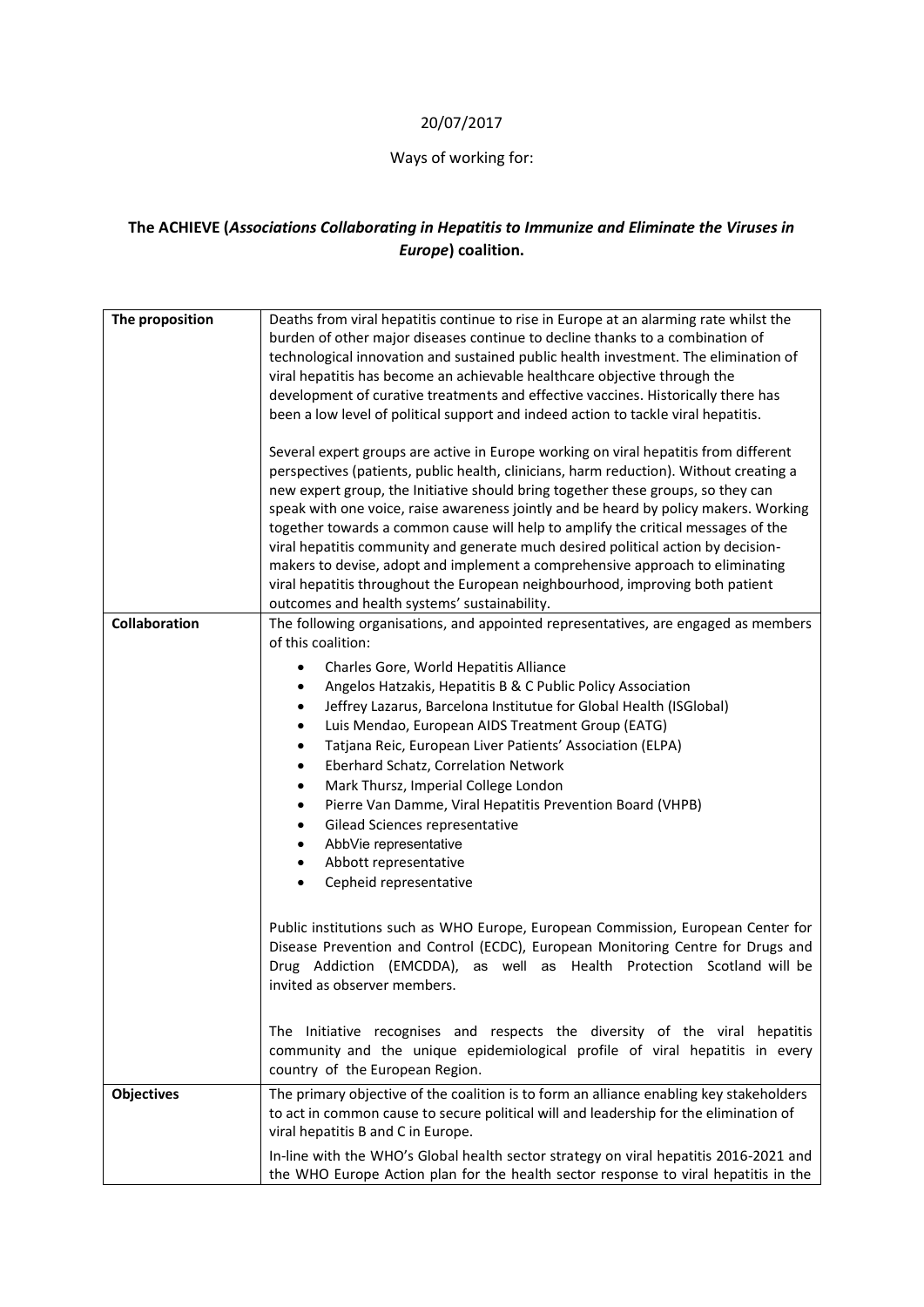|                                                                             | WHO European Region, the focus of the joint initiative is viral hepatitis with specific                                                                                                                                                                                                                                                                                                                                |
|-----------------------------------------------------------------------------|------------------------------------------------------------------------------------------------------------------------------------------------------------------------------------------------------------------------------------------------------------------------------------------------------------------------------------------------------------------------------------------------------------------------|
|                                                                             | priority applied to those with the highest mortality, i.e. hepatitis B and C.<br>The geographic focus of the Initiative is the WHO Europe region, a critical actor in the                                                                                                                                                                                                                                              |
|                                                                             | fight against viral hepatitis alongside the EU institutions, namely the European<br>Commission, European Parliament, and the current and future EU Council<br>presidencies.                                                                                                                                                                                                                                            |
|                                                                             | The Initiative will achieve its objectives by:                                                                                                                                                                                                                                                                                                                                                                         |
|                                                                             | advocating for a new Declaration that sets policy expectations as regards<br>1.<br>prevention, screening, and detection, linkage to care, evaluation and surveillance<br>of viral hepatitis on at least an equal footing to HIV/Aids and Tuberculosis;                                                                                                                                                                 |
|                                                                             | supporting EU policy which supports Member States in achieving the WHO<br>2.<br>elimination targets and the UN's Sustainable Developmebt Goals (SDGs), such as<br>an impactful EU policy framework on HIV, viral hepatitis and TB, which looks at all<br>three diseases on an equal footing.                                                                                                                           |
| <b>What The Initiative</b><br>will do                                       | The coalition will determine a programme of activity to support the achievement<br>٠<br>of its objectives. The tactical nature of implementation may vary during the life of<br>the project in order to adapt to fluid and changeable operating conditions.                                                                                                                                                            |
|                                                                             | The Initiative may adopt a political statement, published in a reputable and<br>٠<br>appropriate clinical journal, setting out the case for the elimination of viral<br>hepatitis and a serious public health threat requiring urgent prioritisation by<br>European decision-makers.                                                                                                                                   |
|                                                                             | The Initiative may gather, interprete and leverage existing evidence created by<br>٠<br>relevant expert stakeholder organisations throughout the membership to<br>support the "case for viral hepatitis" and provide guidance to policymakers.                                                                                                                                                                         |
|                                                                             | The Initiative may identify political opportunities and engage with and raise<br>٠<br>awareness among policymakers at European level and in selected sovereign<br>states. A range of engagement tactics may be deployed including policy<br>roundtable seminars, high-level discussion meetings with policymakers and<br>various stakeholder events targeting decision-makers.                                         |
| Composition,<br>including roles,<br>responsibilities and<br>decision making | The success of the coalition rests entirely on the voluntary commitment of its<br>members. Members of the Initiative can be both individuals and organisations and<br>can either have full member or have observer status.                                                                                                                                                                                             |
| processes                                                                   | There are two different types of membership of the coalition performing different<br>roles and functions:<br>Full members: representatives from relevant non-governmental organisations,<br>$\bullet$<br>academic or clinical organisations active in the fight against viral hepatitis,<br>deciding strategic intent of the coalition<br>Observer members: relevant members of public and other institutions and<br>٠ |
|                                                                             | representatives of private sector organisations who are invited to participate and<br>contribute to meetings and events.                                                                                                                                                                                                                                                                                               |
|                                                                             | All members:<br>Contribute on a voluntary basis to the coalition and will not be remunerated for<br>$\bullet$<br>participation in meetings or events.<br>Contribute to the discussion and can express their views.<br>٠                                                                                                                                                                                                |
|                                                                             | Are acknowledged on relevant material and documents, produced by the<br>$\bullet$<br>coalition.                                                                                                                                                                                                                                                                                                                        |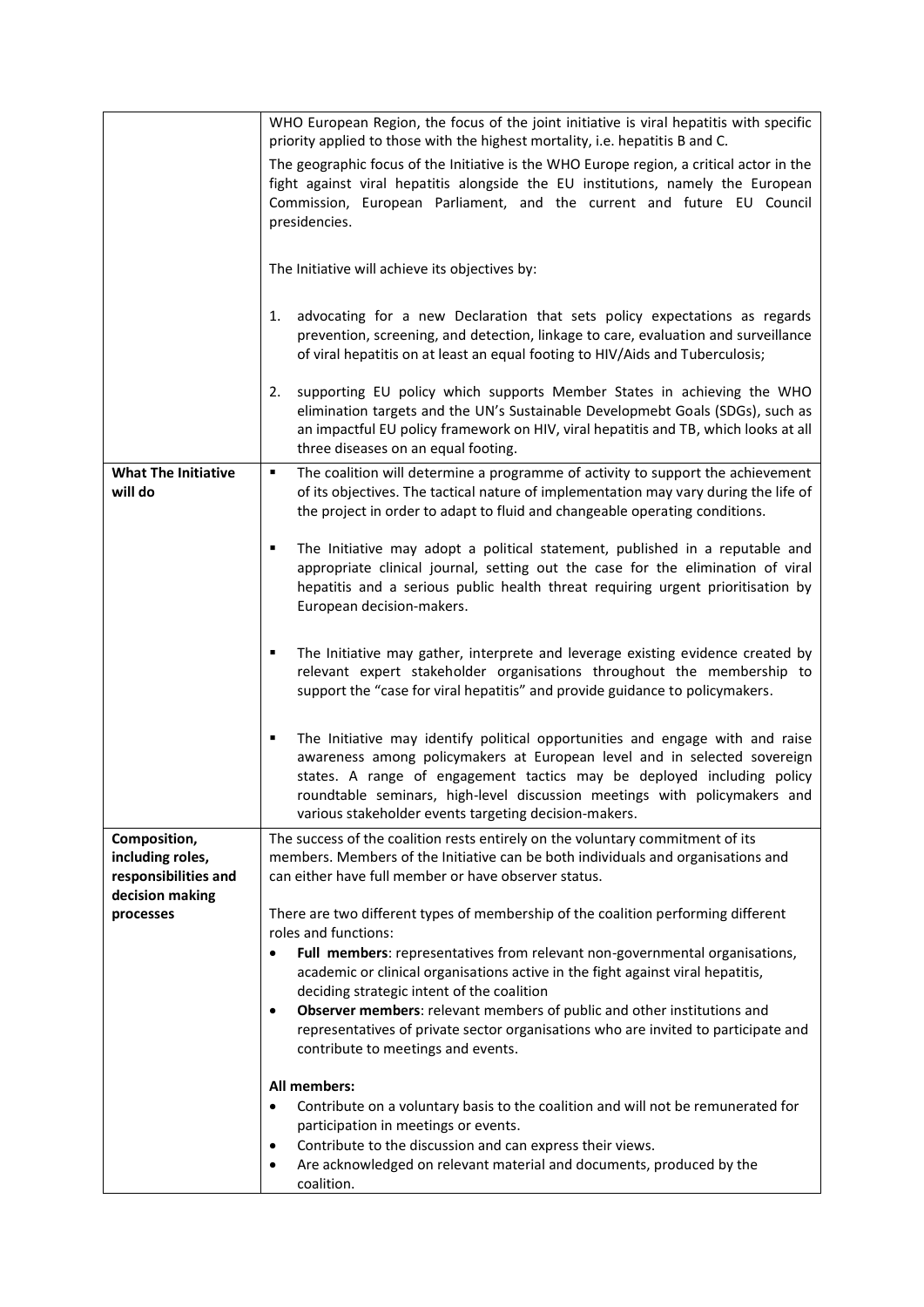| Participate in the appropriate dissemination of the Initiative's messages and<br>$\bullet$                                                       |
|--------------------------------------------------------------------------------------------------------------------------------------------------|
| materials.                                                                                                                                       |
| Participate in ACHIEVE coalition events and activities.<br>$\bullet$                                                                             |
| <b>Full members:</b>                                                                                                                             |
| Defines and advances the strategic intent of the group, namely the<br>$\bullet$                                                                  |
| determination of the vision mission, goals and executive strategy, tactical                                                                      |
| implementation and performance evaluation.                                                                                                       |
| Appoints a chair/co-chairs from its membership.<br>٠                                                                                             |
| Determines how the collaboration presents itself externally and which platforms<br>$\bullet$                                                     |
| should be used to communicate about the collaboration's goals, consensus                                                                         |
| positions and research                                                                                                                           |
| Provide their logo and artwork (where available) to develop materials recognising<br>$\bullet$                                                   |
| the broad range of collaboration.                                                                                                                |
| Aim to generate consensus throughout the life of the a Initiative.<br>$\bullet$                                                                  |
| <b>Observer members:</b>                                                                                                                         |
| Participate in the work of the Initiative and designated expert groups.<br>$\bullet$                                                             |
| Observe meetings and participate in events.<br>٠                                                                                                 |
| Provide their logo and artwork (if applicable) to develop materials recognising<br>$\bullet$                                                     |
| the broad range of collaboration.                                                                                                                |
| Participate in the appropriate dissemination of the Initiative's messages and<br>$\bullet$                                                       |
| materials.                                                                                                                                       |
| Observer members do not have voting rights.<br>٠                                                                                                 |
| Membership will be drawn from a broad range of specialist sectors, such as:                                                                      |
| Community: patients and key risk groups, communication with key public<br>$\bullet$                                                              |
| audiences, shape research agenda, ambassadorship, advocacy                                                                                       |
| Academic: Identify, propose, formulate and execute relevant and agreed<br>$\bullet$                                                              |
| research                                                                                                                                         |
| Clinical: Expert clinical perspective, liaison with clinical societies, communication<br>$\bullet$                                               |
| with clinical and public audiences, shape research agenda, ambassadorship                                                                        |
| Private sector: clinical, communications expertise<br>$\bullet$                                                                                  |
| Institutional: European Commission, European Centre for Disease Prevention<br>$\bullet$                                                          |
| and Control (ECDC), WHO Europe, Health Protection Scotland, EASL Institutions                                                                    |
| listed above can be invited to be observer members.                                                                                              |
| Coalition's leadership and decision making                                                                                                       |
| Leadership is provided by the chair/co-chair. The chair/co-chair shall be                                                                        |
| appointed for 1 year. Nominations will be sort at the start of each year, and a                                                                  |
| vote amongst the full members to select a chair/co-chair will take place based on                                                                |
| the decision making procedure set out below.<br>Members will be expected to participate in the meetings/ calls of the Initiative in<br>$\bullet$ |
| person. Where this is not possible a nominated substitute may attend                                                                             |
| The Initiative's decisions on strategic intent, namely the determination of the<br>$\bullet$                                                     |
| vision mission, goals and executive strategy, tactical implementation and                                                                        |
| performance evaluation, are based on quorum.                                                                                                     |
| A quorum is set as a simple majority of the total sum of the coalititon's full<br>$\bullet$                                                      |
| members.                                                                                                                                         |
| Decisions relating to the strategic priorities will be made only during meetings of<br>$\bullet$                                                 |
| the Initiative and recorded in the meeting record.                                                                                               |
| Executive decisions relating to implementation of the Initiative's operational<br>٠                                                              |
| plan, i.e. every-day decisions made to enable the Initiative to meet its agreed                                                                  |
| goals may be taken by the specialist secretariat or other specialist agency in                                                                   |
| agreement with the chair/co-chairs.                                                                                                              |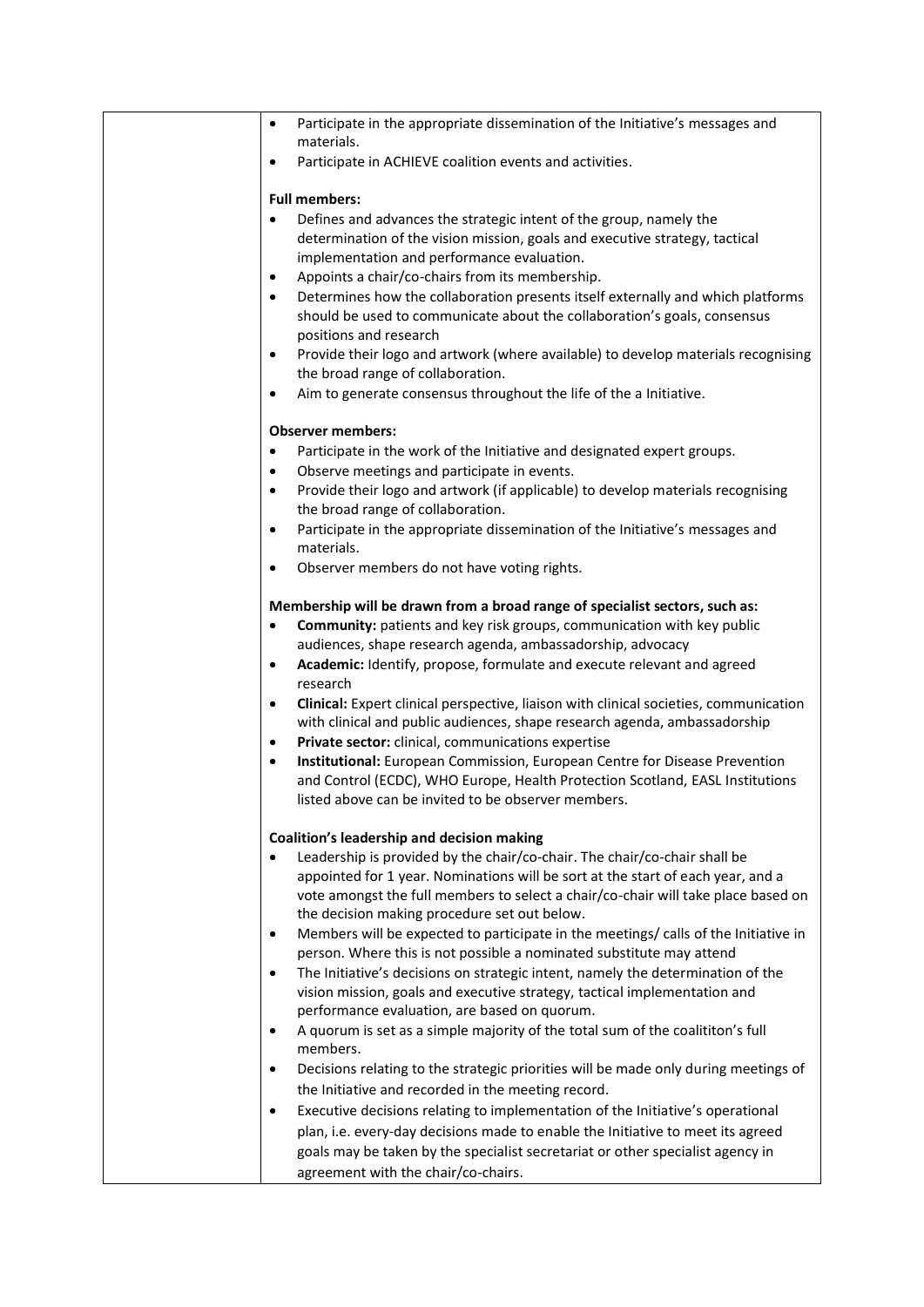| Consensus is defined as, first, general agreement, and second, group solidarity of<br>$\bullet$<br>belief that the decision is aligned with the strategic intent of the Initiative.<br>In the event a consensus cannot be reached during a meeting of the Initiative;<br>$\bullet$<br>the chair/co-chairs may request a decision be made by voting. Initiative members<br>may also abstain from voting. Those abstaining, voting in favour and against any<br>decisions made in this manner will be recorded in the meeting record.<br>In the event of a disagreement among members of the Initiative remaining<br>$\bullet$<br>unresolved at the end of an Initiative meeting, relating to any aspect of the<br>strategic priorities of the group, chair/co-chairs will work closely with the<br>members to identify resolution. Such resolution as achieved will be reported to<br>the Initiative by the secretariat in a timely and appropriate manner. |
|------------------------------------------------------------------------------------------------------------------------------------------------------------------------------------------------------------------------------------------------------------------------------------------------------------------------------------------------------------------------------------------------------------------------------------------------------------------------------------------------------------------------------------------------------------------------------------------------------------------------------------------------------------------------------------------------------------------------------------------------------------------------------------------------------------------------------------------------------------------------------------------------------------------------------------------------------------|
| <b>Expert Groups:</b>                                                                                                                                                                                                                                                                                                                                                                                                                                                                                                                                                                                                                                                                                                                                                                                                                                                                                                                                      |
| Expert groups may be deployed by the Initiative to conduct specific tasks and<br>$\bullet$<br>projects in support of the Initiative's strategic intent.<br>Operate under the leadership/coordination of a member of the Initiative with<br>$\bullet$                                                                                                                                                                                                                                                                                                                                                                                                                                                                                                                                                                                                                                                                                                       |
| associated expertise.                                                                                                                                                                                                                                                                                                                                                                                                                                                                                                                                                                                                                                                                                                                                                                                                                                                                                                                                      |
| Convene for a period of time as determined by the Initiative<br>٠                                                                                                                                                                                                                                                                                                                                                                                                                                                                                                                                                                                                                                                                                                                                                                                                                                                                                          |
| Expert groups will be convened to support the Initiative's advocacy goals<br>٠<br>Examples of expert groups include:<br>$\bullet$<br>1. Advocacy group:                                                                                                                                                                                                                                                                                                                                                                                                                                                                                                                                                                                                                                                                                                                                                                                                    |
| An advocacy group composed of coalition and expert members in EU viral<br>$\bullet$<br>hepatitis health policy advocacy.                                                                                                                                                                                                                                                                                                                                                                                                                                                                                                                                                                                                                                                                                                                                                                                                                                   |
| Will be led/coordinated by a full member of the Initiative.<br>$\bullet$<br>Will develop and execute a coordinated multi-national advocacy strategy in<br>$\bullet$<br>support of the coalition's strategic intent.                                                                                                                                                                                                                                                                                                                                                                                                                                                                                                                                                                                                                                                                                                                                        |
| Will support the secretariat in the execution of its objectives as determined<br>$\bullet$<br>by the Initiative.                                                                                                                                                                                                                                                                                                                                                                                                                                                                                                                                                                                                                                                                                                                                                                                                                                           |
| 2. Study group                                                                                                                                                                                                                                                                                                                                                                                                                                                                                                                                                                                                                                                                                                                                                                                                                                                                                                                                             |
| A study group composed of full and observer members will devise and<br>٠<br>undertake the collaboration's research.                                                                                                                                                                                                                                                                                                                                                                                                                                                                                                                                                                                                                                                                                                                                                                                                                                        |
| Will be led/coordinated by a full members of the initiative.<br>٠                                                                                                                                                                                                                                                                                                                                                                                                                                                                                                                                                                                                                                                                                                                                                                                                                                                                                          |
| A competitive and transparent process will be used to commission<br>$\bullet$<br>research/projects.<br>Will report on progress and findings at group meetings.                                                                                                                                                                                                                                                                                                                                                                                                                                                                                                                                                                                                                                                                                                                                                                                             |
| Will operate through regular calls and, where appropriate, in-person<br>meetings to address key research question to discuss and comment on draft<br>content.                                                                                                                                                                                                                                                                                                                                                                                                                                                                                                                                                                                                                                                                                                                                                                                              |
| Will develop and execute timely publication plans aligned with the strategic<br>$\bullet$<br>intent of the collaboration.                                                                                                                                                                                                                                                                                                                                                                                                                                                                                                                                                                                                                                                                                                                                                                                                                                  |
| Secretariat                                                                                                                                                                                                                                                                                                                                                                                                                                                                                                                                                                                                                                                                                                                                                                                                                                                                                                                                                |
| The Initiative will be supported by a specialist secretariat, providing expert                                                                                                                                                                                                                                                                                                                                                                                                                                                                                                                                                                                                                                                                                                                                                                                                                                                                             |
| advice, facilitation and practical assistance in the execution of the group's                                                                                                                                                                                                                                                                                                                                                                                                                                                                                                                                                                                                                                                                                                                                                                                                                                                                              |
| functions as determined by the Initiative.<br>The Secretariat is provided by the funding partners at no-cost to the Initiative<br>٠                                                                                                                                                                                                                                                                                                                                                                                                                                                                                                                                                                                                                                                                                                                                                                                                                        |
| and operates under the direction of the Initiative chair/co-chairs in the interest of                                                                                                                                                                                                                                                                                                                                                                                                                                                                                                                                                                                                                                                                                                                                                                                                                                                                      |
| the advancement of the Initiative.                                                                                                                                                                                                                                                                                                                                                                                                                                                                                                                                                                                                                                                                                                                                                                                                                                                                                                                         |
| The secretariat does not possess voting rights.                                                                                                                                                                                                                                                                                                                                                                                                                                                                                                                                                                                                                                                                                                                                                                                                                                                                                                            |